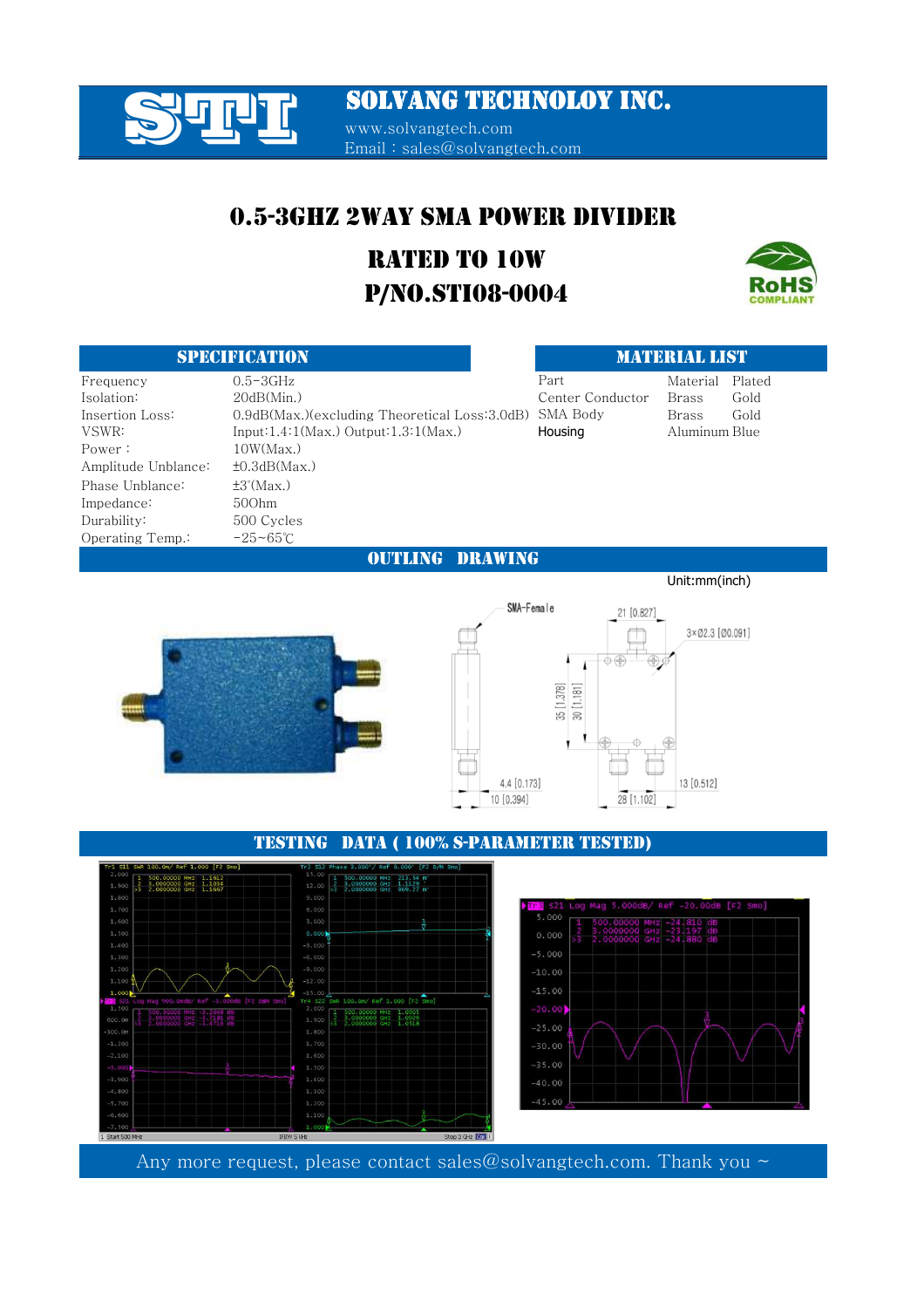T TUTT SOLVANG TECHNOLOY INC.

www.solvangtech.com Email : sales@solvangtech.com

### 0.5-6GHZ 2WAY SMA POWER DIVIDER

### P/NO.STI08-0001 RATED TO 10W



### SPECIFICATION MATERIAL LIST

| Frequency           | $0.5 - 6GHz$                                  | Part             | Material<br>Plated     |  |  |  |
|---------------------|-----------------------------------------------|------------------|------------------------|--|--|--|
| Isolation:          | 18dB(Min.)                                    | Center Conductor | <b>Brass</b><br>Gold   |  |  |  |
| Insertion Loss:     | 1.1dB(Max.)(excluding Theoretical Loss:3.0dB) | SMA Body         | Nickel<br><b>Brass</b> |  |  |  |
| VSWR:               | Input: $1.5:1(Max.)$ Output: $1.4:1(Max.)$    | Housing          | Aluminum Black         |  |  |  |
| Power:              | 10W(Max)                                      |                  |                        |  |  |  |
| Amplitude Unblance: | $\pm 0.3$ d $B$ (Max.)                        |                  |                        |  |  |  |
| Phase Unblance:     | $\pm 3^{\circ}$ (Max.)                        |                  |                        |  |  |  |
| Impedance:          | 500hm                                         |                  |                        |  |  |  |
| Durability:         | 500 Cycles                                    |                  |                        |  |  |  |
| Operating Temp.:    | $-25 - 65^{\circ}$ C                          |                  |                        |  |  |  |
| DRAWING<br>ING.     |                                               |                  |                        |  |  |  |





Unit:mm(inch)





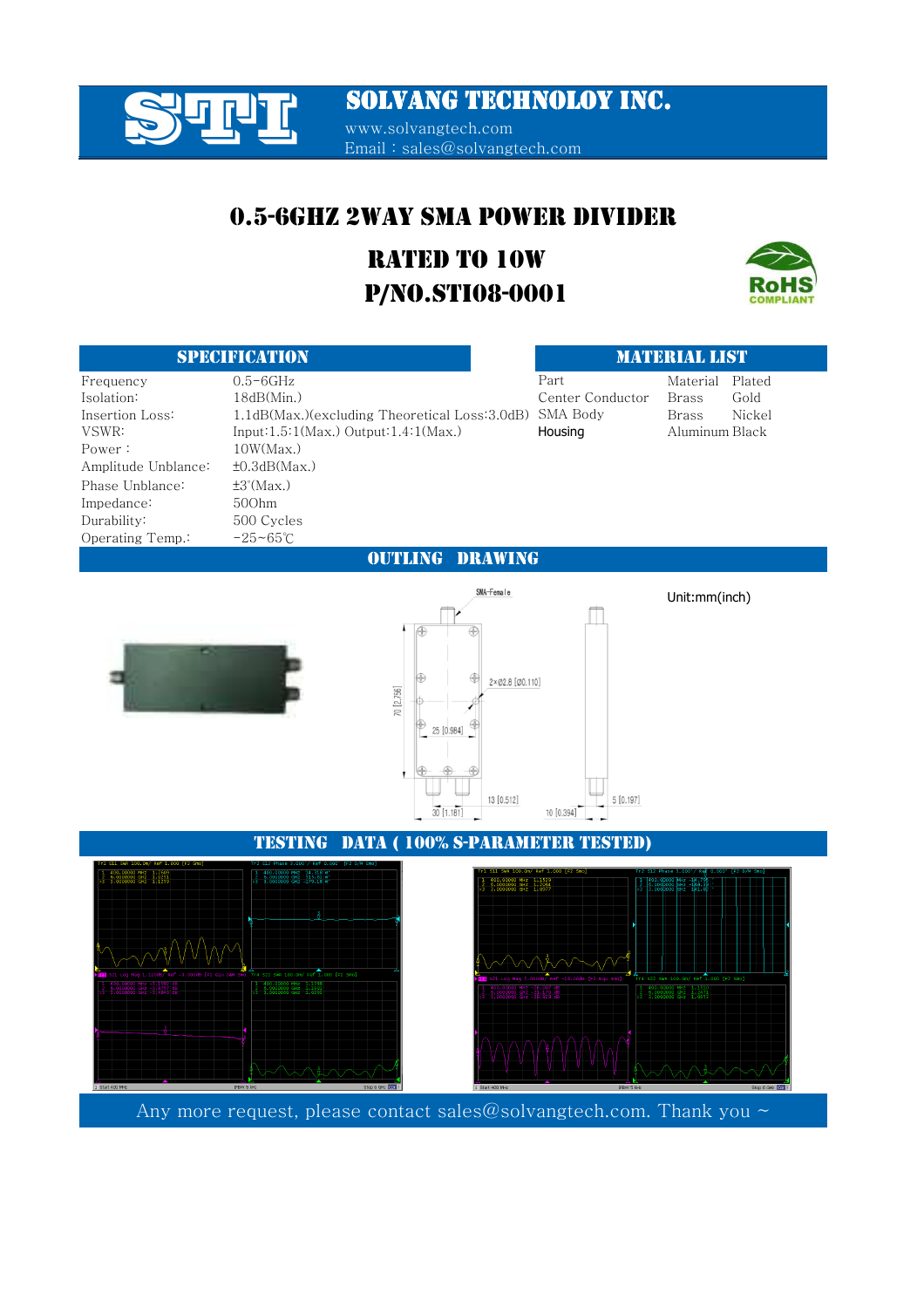

SOLVANG TECHNOLOY INC.

www.solvangtech.com Email : sales@solvangtech.com

### 2-8GHZ 2WAY SMA POWER DIVIDER

### P/NO.STI08-0007 RATED TO 10W



#### SPECIFICATION SECOND CONTRACT OF STREET AND ALL CHARGES OF STREET AND LIST

|                     |                                                              | .        |                |        |
|---------------------|--------------------------------------------------------------|----------|----------------|--------|
| Frequency           | $2 - 8$ GHz                                                  | Part     | Material       | Plated |
| Isolation:          | 20dB(Min.)                                                   | SMA Body | Brass          | Nickel |
| Insertion Loss:     | 0.6dB(Max.)(excluding Theoretical Loss:3.0dB) Center contact |          | Brass          | Gold   |
| VSWR:               | Input: $1.3:1(Max.)$ Output: $1.2:1(Max.)$                   | Housing  | Aluminum Paint |        |
| Power:              | 10W(Max)                                                     |          |                |        |
| Amplitude Unblance: | $\pm 0.3$ dB(Max.)                                           |          |                |        |
| Phase Unblance:     | $\pm 3^{\circ}$ (Max.)                                       |          |                |        |
| Impedance:          | 500hm                                                        |          |                |        |
| Durability:         | 500 Cycles                                                   |          |                |        |
| Operating Temp.:    | $-25 - 65^{\circ}$ C                                         |          |                |        |

#### OUTLING DRAWING

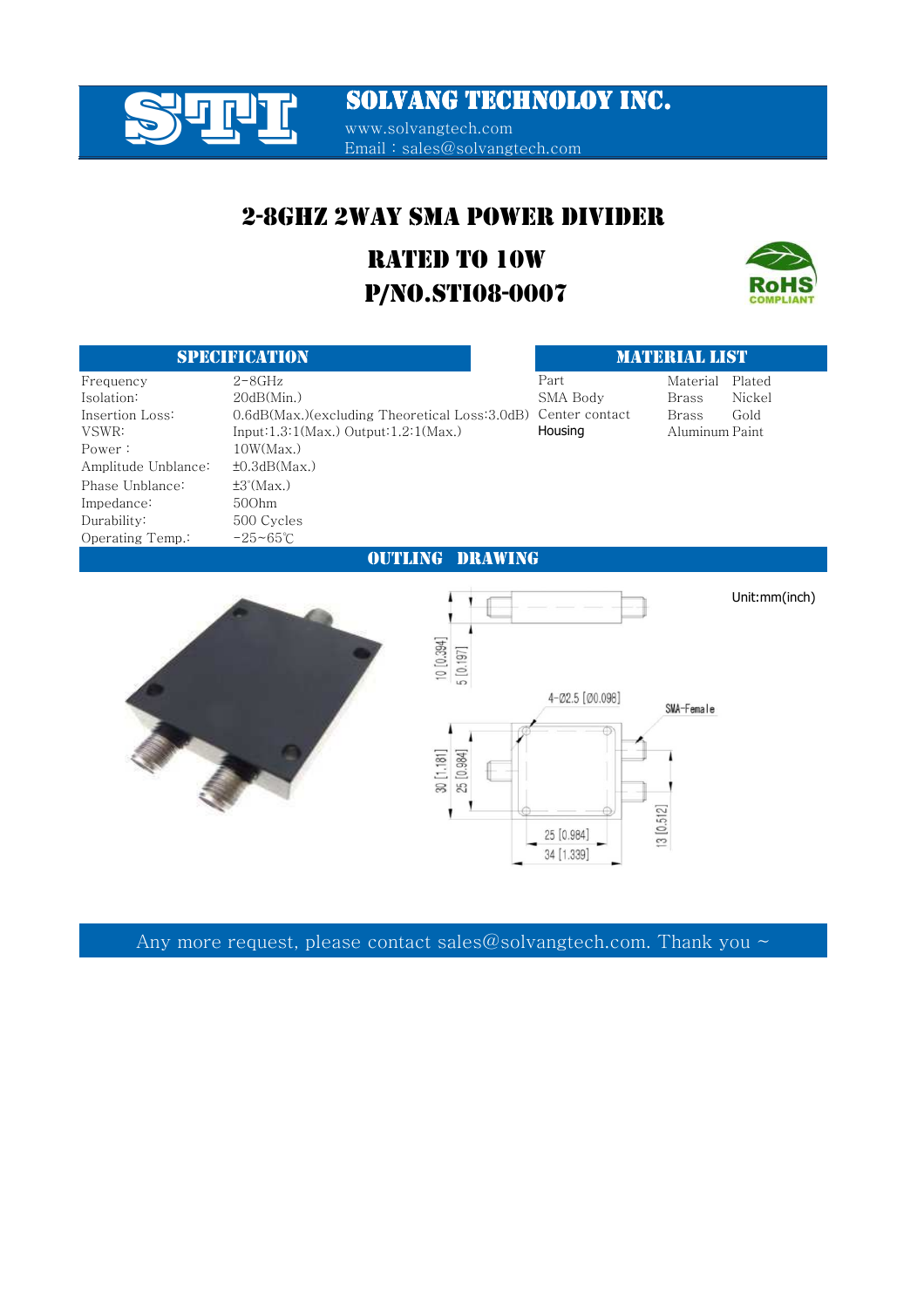# **SOLVANG TECHNOLOY INC.**<br>
WWW.solvangtech.com

www.solvangtech.com Email : sales@solvangtech.com

### 0.5-3GHZ 4WAY SMA POWER DIVIDER

### P/NO.STI08-0005 RATED TO 10W



| <b>SPECIFICATION</b> |                                               | <b>MATERIAL LIST</b> |               |        |
|----------------------|-----------------------------------------------|----------------------|---------------|--------|
| Frequency            | $0.5 - 3GHz$                                  | Part                 | Material      | Plated |
| Isolation:           | 20dB(Min.)                                    | Center Conductor     | Brass         | Gold   |
| Insertion Loss:      | 1.6dB(Max.)(excluding Theoretical Loss:6.0dB) | SMA Body             | <b>Brass</b>  | Gold   |
| VSWR:                | Input: $1.5:1(Max.)$ Output: $1.4:1(Max.)$    | Housing              | Aluminum Blue |        |
| Power :              | 10W(Max)                                      |                      |               |        |
| Amplitude Unblance:  | $\pm 0.5$ dB(Max.)                            |                      |               |        |
| Phase Unblance:      | $\pm 5^{\circ}$ (Max.)                        |                      |               |        |
| Impedance:           | 500hm                                         |                      |               |        |
| Durabilitv:          | 500 Cycles                                    |                      |               |        |
| Operating Temp.∶     | $-25 - 65^{\circ}$ C                          |                      |               |        |

OUTLING DRAWING



#### SMA-Female  $\overline{\textbf{A}}$ Æ 54 [2.126]<br>49 [1.929]  $\mathbf{I}$ 4×02.7 [00.106] 13 [0.512] 4.4 [0.173] 39 [1.535] 10 [0.394] 50 [1.969] 55 [2.165]

Unit:mm(inch)